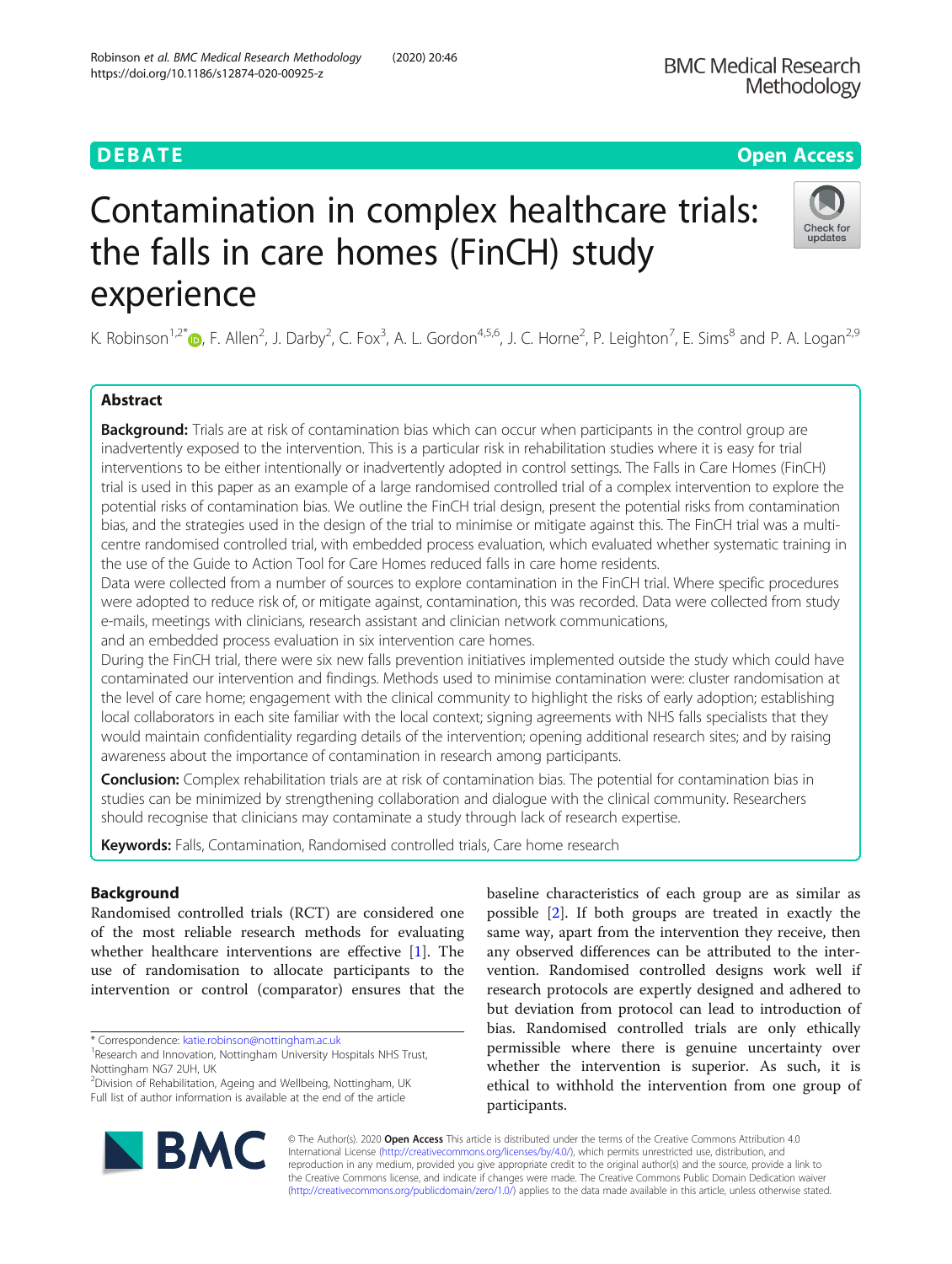Lewis and Warlow define bias as 'any departure from the truth' [[3\]](#page-5-0) and as such the introduction of bias can influence the findings of a randomised controlled trial. There are different types of bias that can be introduced throughout the design and conduct of a randomised controlled trial. This discussion paper will focus on one form - contamination bias.

Contamination bias in a randomised controlled trial can be described as "when members of the 'control' group inadvertently receive the treatment or are exposed to the *intervention*" [\[4](#page-5-0)]. This may then minimise the difference in the observed outcomes between the control and intervention groups. Given the level of investment in randomised controlled trials to evaluate healthcare interventions it is important to consider how to manage the risks of contamination bias to ensure trials can produce reliable and a robust conclusion to develop clinical practice. Pragmatic trials where research is delivered in a real world setting are advantageous in providing evidence of whether an intervention actually works in routine clinical settings with wider generalisability and acceptability [[5](#page-5-0)], however such trials have less control over trial conditions. The Cochrane group in a systematic review of interventions to prevent falls in care homes identified the need for researchers to consider the interaction of usual care with the intervention [\[6](#page-5-0)] which could introduce contamination bias and impact on trial outcomes. There is a concern that the neutral outcome of rehabilitation trials may be a result of control participants receiving a diluted version of the intervention.

Pragmatic trials of complex interventions are particularly at risk of contamination bias because they involve multiple components, multiple stakeholders and a range of organisations. This provides multiple opportunities for either the intervention or control to deviate from practices stipulated in the research manual. As a consequence, practices in the intervention and control arms can start to overlap.

The aim of this discussion paper is to provide an understanding of the possibilities for contamination bias within rehabilitation trials which involve a complex intervention, and to offer insights that might be valuable to researchers who are conducting such trials. We use the Falls in Care Homes (FinCH) trial as an example of a large randomised controlled trial of a complex intervention. We outline the FinCH trial design, present the potential risks from contamination bias, and the strategies used in the design of the trial to minimise or mitigate against this. Recommendations for clinicians and researchers are presented.

# The falls in care homes (FinCH) experience The falls in care homes (FinCH) trial

Falls are three times more frequent in care home residents than in community dwelling older people [[7\]](#page-5-0) and

there is currently no conclusive evidence to guide the management of falls in care home residents [[6\]](#page-5-0). The Guide to Action Tool for Care Homes is a multifactorial falls risk assessment and action process that has been co-designed by clinicians, care home staff, carers and researchers [[8\]](#page-5-0). The assessment and tailored intervention process is consistent with NICE guidelines for managing falls in older people [[9\]](#page-5-0).

The FinCH trial was a multi-centre randomised controlled trial, with embedded process evaluation, evaluating whether systematic care staff training and implementation of the Guide to Action Tool for Care Homes reduced falls in care home residents. NHS falls specialists aimed to train 80% of care staff in those care homes randomly allocated to the intervention arm. The one-hour standardised training included raising awareness of the importance of managing falls as well as how to complete the Guide to Action Tool. After training care staff were advised to complete the Guide to Action tool with their residents to identify, assess and then take action to minimise the risk of falls.

Trial recruitment was completed in January 2018 with 87 care homes and 1698 care home residents recruited across 10 UK sites. Outcome data on the number of falls, equipment use, medication changes, activities of daily living, quality of life and primary care visits were collected at three monthly intervals up to 12 months after randomisation. Further information on the FinCH trial is available in the published protocol  $[10]$  $[10]$ .

## Potential risks of contamination bias within FinCH

FinCH was a complex rehabilitation trial where the intervention and trial procedures involved interactions between clinicians, care homes, residents, researchers and wider stakeholders, such as commissioners and regulators of care  $[11]$  $[11]$  $[11]$ . These interactions could lead to a change in behaviour and potentially a change in usual care, even in control settings where exposure to the intervention was intended to be prohibited. The potential risks to introducing contamination bias are summarised in Table [1.](#page-2-0) It is acknowledged that the points raised in this discussion article outline potential sources of contamination bias and whether these sources actually change behaviours and which sources are more relevant remains unclear.

As part of the FinCH study an embedded process evaluation was conducted in six care homes to explore delivery of the intervention, trial processes and the care home perspective. Data from the process evaluation provided an insight into the issues of contamination within the trial and quotes are presented below to highlight the potential mechanisms for contamination within FinCH. Clinicians who acted as trainers for the intervention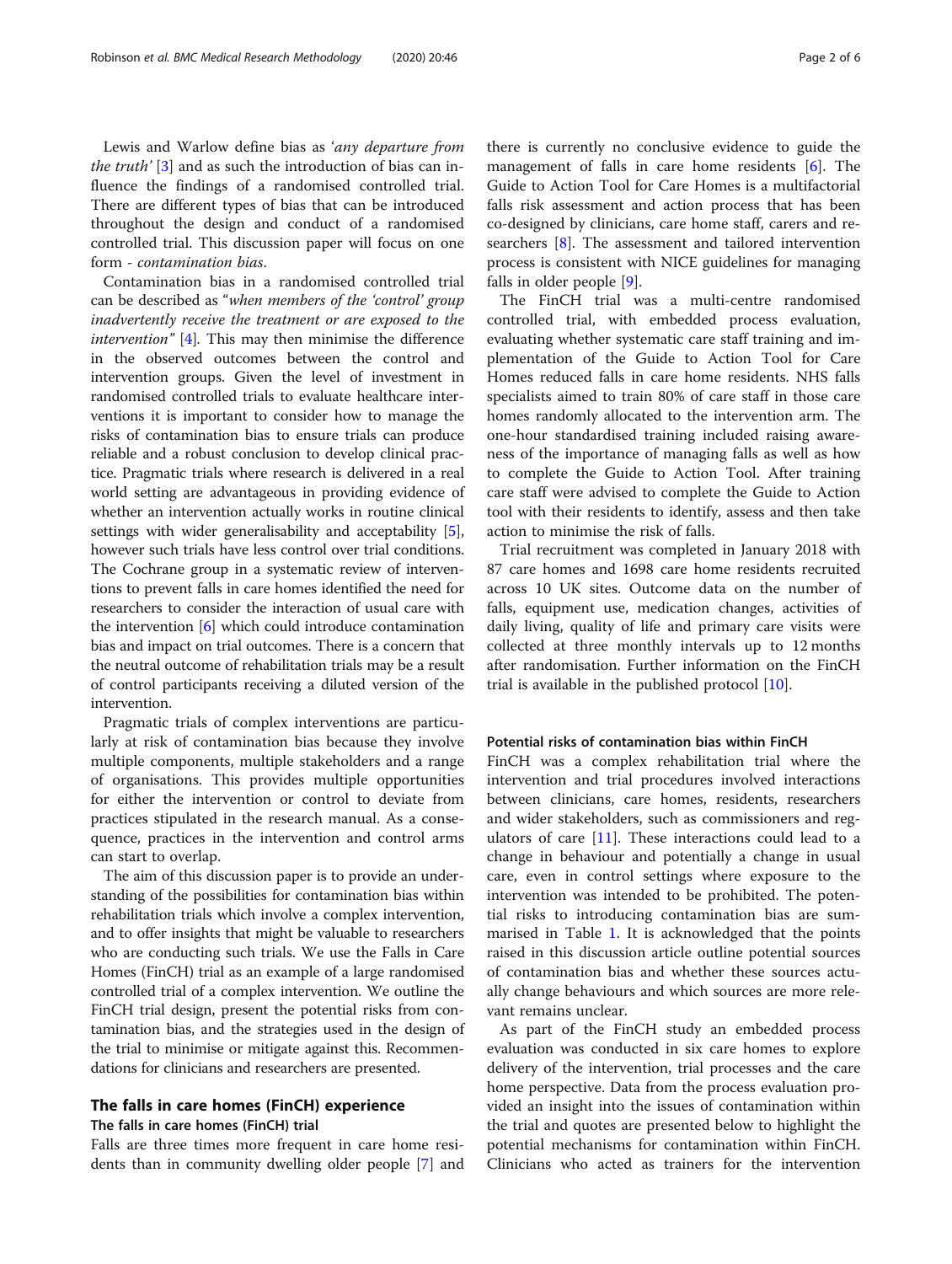<span id="page-2-0"></span>Table 1 Potential mechanisms for introducing contamination bias within the FinCH trial

| Mechanism for potential risk                                                                                                       | Potential action impacting on the trial                                                                                                                                                                                                                                                                                                                                                                                                                              |
|------------------------------------------------------------------------------------------------------------------------------------|----------------------------------------------------------------------------------------------------------------------------------------------------------------------------------------------------------------------------------------------------------------------------------------------------------------------------------------------------------------------------------------------------------------------------------------------------------------------|
| Detail of the intervention in the study documentation                                                                              | FinCH trial study documentation outlined that the trial was evaluating the<br>guide to action tool as a way of reducing falls for care homes residents. This<br>documentation was discussed with care home managers to allow informed<br>consent. Care home managers could review their existing falls management<br>strategies and consider using the Guide to Action tool.                                                                                         |
| NHS clinicians delivering training package to care home staff                                                                      | Falls specialists had access to the confidential training manual which formed<br>the intervention. Clinicians could share this with other colleagues and care<br>home staff considering this as best practice. Clinicians may have changed their<br>behaviour and practice in their day to day clinical practice following their<br>involvement in the FinCH trial. This might not be a conscious process.                                                           |
| Care home staff and managers move between homes                                                                                    | Care home staff that received the FinCH intervention training may move to a<br>care home in the control arm and share their knowledge and skills. Conversely<br>skills in the intervention homes could be lost following the training if care staff<br>leave the home.                                                                                                                                                                                               |
| Publishing the development of the FinCH intervention and the<br>feasibility trial                                                  | There has been a growing trend to publish trial protocols and development<br>work to allow transparency in the research process [12]. The development of<br>the Guide to Action tool was published by the research team and available to<br>access online. The feasibility trial which established the trial procedures for the<br>FinCH trial was also published and indicated a positive trend for the<br>intervention.                                            |
| Unable to blind therapists, care staff and care home residents to<br>whether they are allocated to the intervention or control arm | Awareness of the group allocation could influence the response to subjective<br>outcomes such as the quality of life measures completed by care home staff<br>and residents.                                                                                                                                                                                                                                                                                         |
| Promotion of the study findings throughout the duration of the<br>trial                                                            | Researchers are encouraged to engage with a wide range of stakeholders<br>throughout the research process to maximise impact and to prepare for impact<br>at the end of the study. The FinCH study was discussed in a wide variety of<br>forums which included Enabling Research in Care Home (EnRICH) forums, TV<br>news bulletins, and national conferences, care home communities of practice,<br>commissioning groups and patient and public involvement groups. |

were known to the homes due to their NHS clinical roles:

"And then, when I'm in there, on my other roles, they're giving me feedback on what they've done and how they've done it, which is really good as well, because we wouldn't get that if we, I wasn't working in them, so, it's quite nice to know that they're actually cracking on with the … the tool and using it, so, that's quite nice." (NHS Falls specialist delivering the intervention)

This positive assessment does however highlight that those delivering the GtACH training (and advocating its use in this setting) had other roles and responsibilities which took them across the regional care home sector, including to work with care homes randomised not to receive GtACH. There was potential for practitioners, who believed in the benefit of the tool, to modify their practice in line with its recommendations even in control homes:

"I think, I personally really like it. I think it's a really good tool. I'm hoping we'll, it will be around for a while and we can all use it, because it's just got such a very good practical emphasis to it" (NHS Falls specialist delivering the intervention)

As shown in Table 1, information promoting the research, describing the intervention, or other initiatives which might impact upon normal care, had a broad reach with potential to influence practice in the control arm. Dissemination events can therefore become a source of contamination when the new way of working is described to care home managers in order to encourage them to participate:

"We went along to a seminar, open event and there was somebody representing the FiNCH study" (Care Home Manager (A))

For larger care home chains this is further compounded by the way that companies decide which interventions to use in their homes and the communication that takes place between homes and their management teams. Corporate management could make decisions which modify practice in either the intervention or control arms.

"We can't just suddenly decide we're going to use a different type of thing, but what we can do is recommend and put together and put forward ideas. And say, right, look, this has been really useful, we should add that to our information, or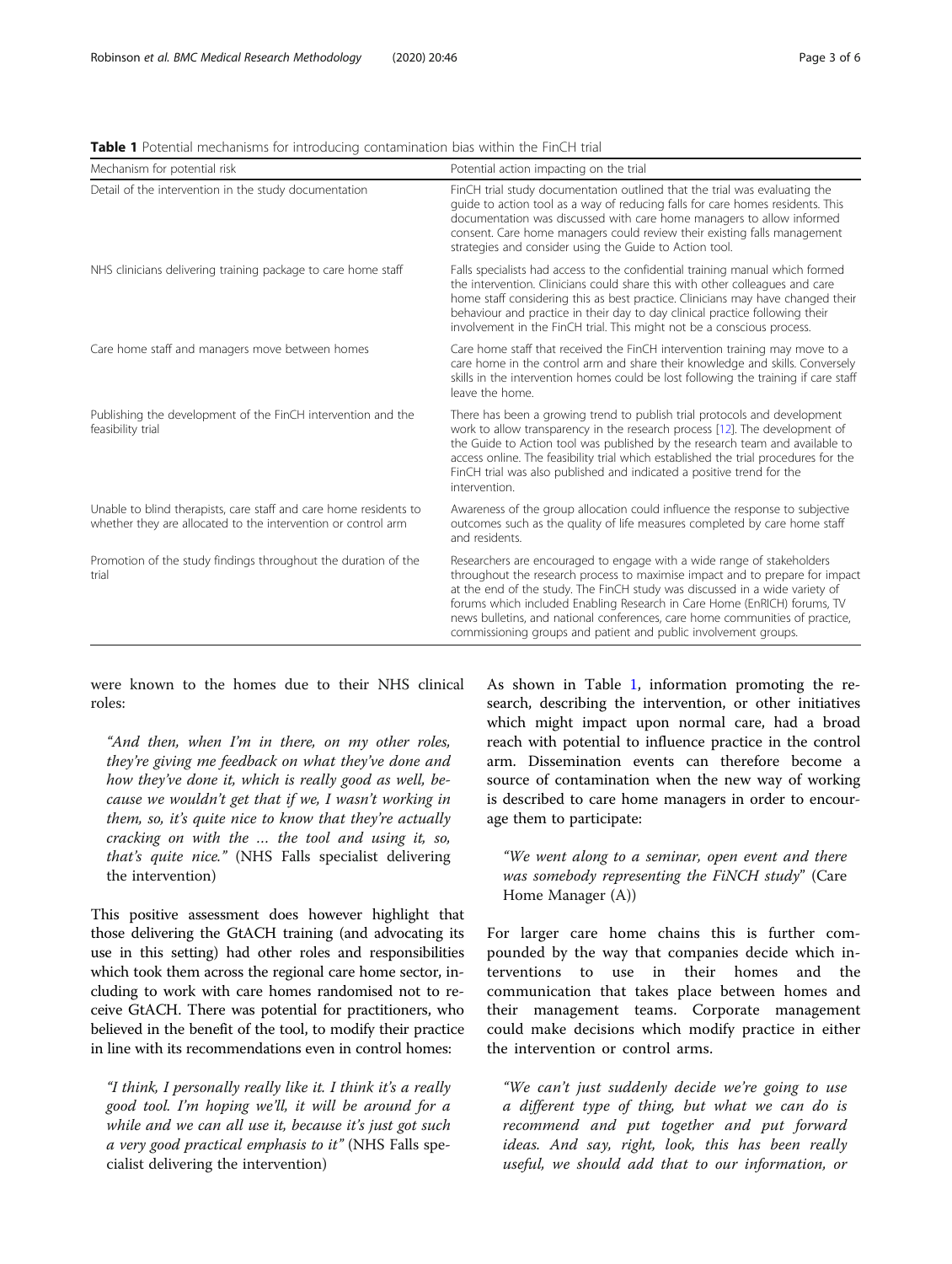the information that you've got on that form is much better than what we're doing, why are we not using that?" (Care home manager (B))

High staff turnover and changes within management were highlighted as difficulties for training care staff in the intervention resulting in potential dilution of expertise in delivery of the intervention and the potential for staff to move to a care home within the control group and share their knowledge and skills of the intervention:

"I think, they're very busy places, and, but what I think, from my experience, is that a lot of staff leave you know, it's quite fluid from a staffing point of view." (NHS Falls specialist delivering the intervention)

These data highlight that there are multiple risks of contamination within randomised control trials of complex interventions and strategies for reducing contamination are needed throughout the methodological design.

# Strategies used in the design of the FinCH trial

In the design and conduct of the FinCH trial a range of strategies were used to reduce the potential for contamination bias which are presented in Table 2.

### Management of issues throughout the trial

Throughout the trial the study team were made aware of six clinical initiatives being developed where systematic training delivered by healthcare professionals in falls prevention for care homes was planned. These initiatives included components of the FinCH intervention and were planned to be delivered in the FinCH study sites, potentially including homes in the control group. The FinCH intervention had multiple components and was developed in line with the best available evidence. National guidelines included elements of the FinCH intervention and, therefore as clinical teams develop their services in line with national guidelines, they were at risk of introducing contamination.

The strategy for minimising the risk of contamination was to openly engage with clinical teams and care homes in order to raise the potential issues of adapting the full intervention before formal evaluation. By being alert to

Table 2 Strategies used to minimise contamination in FinCH

| Mechanism for potential risk                                                                                                       | Strategies used in FinCH to minimise the risk                                                                                                                                                                                                                                                                                                                                                                                                                                                                                                                                                                                                                                                                                                                                                                 |
|------------------------------------------------------------------------------------------------------------------------------------|---------------------------------------------------------------------------------------------------------------------------------------------------------------------------------------------------------------------------------------------------------------------------------------------------------------------------------------------------------------------------------------------------------------------------------------------------------------------------------------------------------------------------------------------------------------------------------------------------------------------------------------------------------------------------------------------------------------------------------------------------------------------------------------------------------------|
| Detail of the intervention in the study documentation                                                                              | Discussion by research staff at the set-up meetings about the importance of<br>continuing with usual care for the control group to act as a comparator.                                                                                                                                                                                                                                                                                                                                                                                                                                                                                                                                                                                                                                                       |
| NHS clinicians delivering training package to care home staff                                                                      | Falls specialists were asked to sign a confidentiality agreement to state that<br>they wouldn't share the training manual.                                                                                                                                                                                                                                                                                                                                                                                                                                                                                                                                                                                                                                                                                    |
| Care home staff and managers move between homes                                                                                    | Data on the number of care home staff leaving and starting at each home was<br>collected to allow discussion of the results in view of this data. It was however<br>not feasible to collect data on where new staff were joining from and where<br>staff leaving were going to work, however summarised numbers allowed a<br>description of the frequency and extent of movement of care home staff.                                                                                                                                                                                                                                                                                                                                                                                                          |
| Publishing the development of the FinCH intervention and the<br>feasibility trial                                                  | The intervention manual was not published prior to the study completion.                                                                                                                                                                                                                                                                                                                                                                                                                                                                                                                                                                                                                                                                                                                                      |
| Unable to blind therapists, care staff and care home residents to<br>whether they are allocated to the intervention or control arm | Blinding of research assistants collecting the primary outcome of the number<br>of falls. The FinCH administrator telephoned care homes prior to the research<br>assistant visiting to remind the home that the RA should remain blinded to the<br>group allocation. Cluster randomisation was used at the level of each care<br>home to ensure that the training and delivery of the Guide to Action Tool was<br>delivered across the whole home.                                                                                                                                                                                                                                                                                                                                                            |
| Promotion of the study findings throughout the duration of the<br>trial                                                            | Meetings with clinical teams and commissioning groups to emphasise that the<br>study findings were not yet ready to implement into practice. The content of<br>the intervention was not described in detail when the study team were invited<br>to present the on-going trial information and conferences and high profile<br>impact events.                                                                                                                                                                                                                                                                                                                                                                                                                                                                  |
| FinCH intervention developed using best available evidence and<br>national quidelines                                              | Dialogue with clinical teams who were preparing to deliver the FinCH<br>intervention in control sites. The study team engaged in discussion with clinical<br>teams and commissioners regarding the FinCH trial and the risk of delivering<br>the FinCH intervention in control care homes during the trial. Strategies were<br>put in place to allow the clinical teams to continue to deliver and develop their<br>commissioned services in care homes not involved in the FinCH study. The<br>study team ensured they were offering continued engagement with clinical<br>teams reporting on the progress of the study, and directing them to current<br>evidence that was likely to help them to develop strategies to implement their<br>falls programmes, once the outcome of the FinCH trial was known. |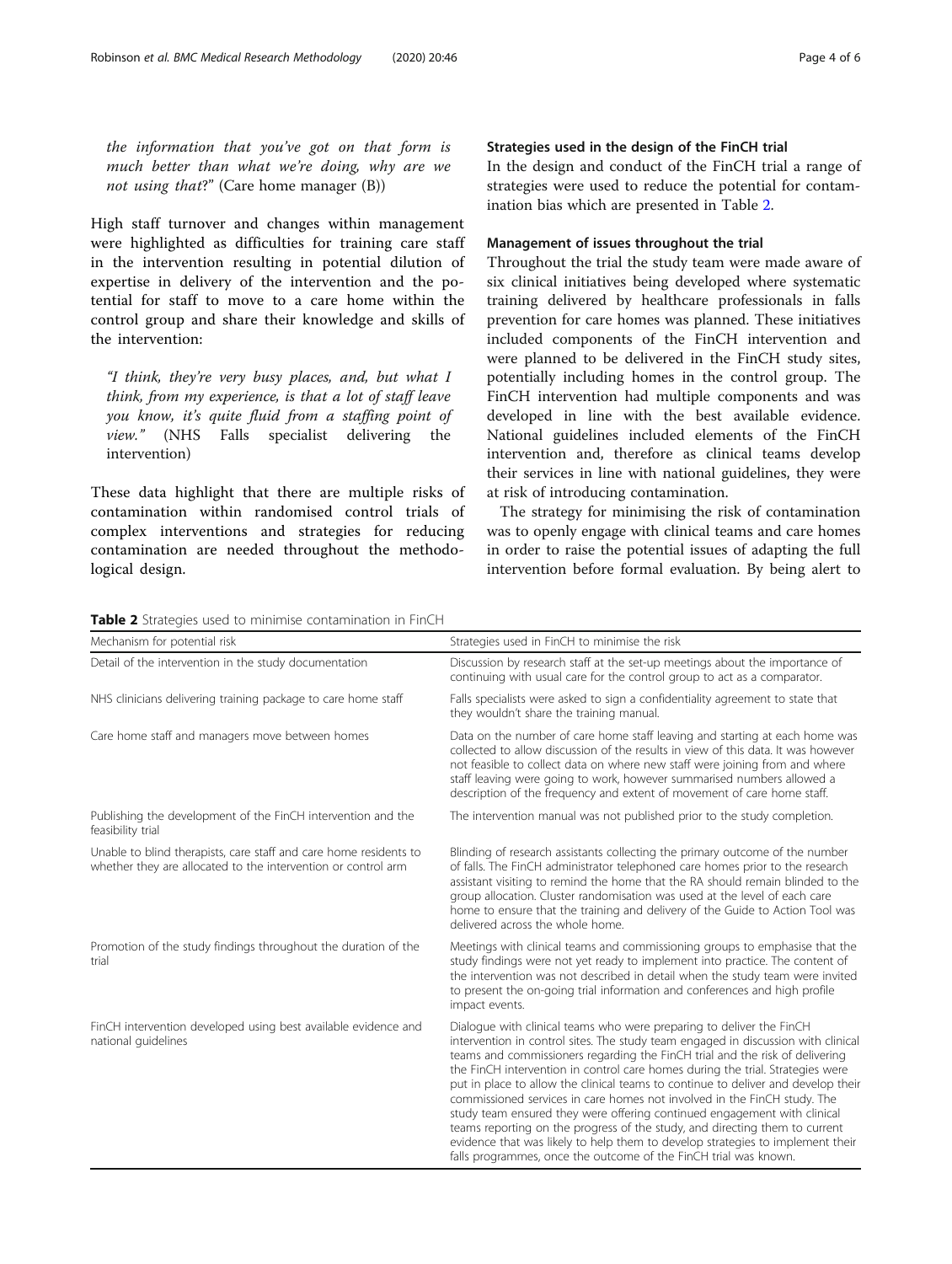emerging initiatives, the study team were able to engage in discussion with the clinical teams and commissioners to determine how to minimise the impact of the methodological quality of the trial. Clinical teams were encouraged and supported to deliver and develop their commissioned services in care homes not involved in the FinCH study. Continued engagement included reporting on the progress of the study as it ran, and directing clinical teams to current evidence that would help them implement their falls programmes outside the context of homes involved in FinCH.

# **Discussion**

Transparency in trials is increasingly important to demonstrate research integrity [[12\]](#page-5-0). However, this transparency has the potential to create contamination risks [\[12](#page-5-0)], specifically in complex intervention rehabilitation trials where a network of people are involved in delivering the intervention  $[13]$  $[13]$ . In order to get a trial started and ensure recruitment targets are met, engagement with clinical services, health and social care professionals and commissioners are essential. This dialogue is needed to raise the profile of the trial and to attract interest in participation. While this engagement is important, increasing dialogue, publicity and networking with clinical teams and commissioners, who may or may not understand the complexities of conducting and achieving a trusted outcome of a definitive trial, increases the risk of contamination bias.

The FinCH experience demonstrates the potential for contamination by presenting studies at public events. However careful the study team were about revealing too much of the intervention detail, clinical teams that were persuaded by the idea of a systematic falls programme in care homes had an interest in implementing the intervention as soon as possible. The Chief Investigator of the trial and Principal Investigators in each of the study sites maintained close contact with their clinical networks. By doing so, the trial team got to hear about clinical services and commissioners who were planning on implementing a similar intervention, with similar resources, and were able to intervene. It is possible that research teams which were less clinically connected could have failed to recognise or been unable to respond to these challenges. The opportunity to talk with those commissioning and delivering health and social care, about implementing the intervention prior to the evidence that it was effective, minimised the potential risk of contamination bias.

We believe that the FinCH experience is not an isolated one when conducting clinical trials. The need to clearly describe usual care and consider how it can interact with the intervention has been highlighted by the Cochrane group in a systematic review of interventions

to prevent falls in care homes [\[6](#page-5-0)]. This review identified poor quality evidence for multifactorial interventions drawing limited conclusions for practice. Further, high quality primary research was recommended which considered the methodological issues of the interaction of usual care with the intervention group.

Changes to usual care have been reported by clinicians in other complex rehabilitation trials such as the AVERT trial (A Very Early Rehabilitation Trial for Stroke) [\[14](#page-5-0)]. The qualitative process evaluation identified that, over the years that the trial was running, some clinicians considered that their routine care moved towards the early and intensive mobilisation which was being evaluated in the trial [\[15](#page-5-0)]. This study group have recognised the issue of contamination bias and are developing methods for monitoring contamination in complex rehabilitation trials [[16\]](#page-5-0).

The gradual change in practice over time which was seen in AVERT highlights a different aspect of the potential for contamination bias. In FinCH the study team had to mitigate against a more sudden change in practice with commissioners and clinical services wanting to immediately adapt their practice to include the FinCH intervention. A gradual shift and a sudden shift in practice both highlight the need for a nuanced, observant, responsive and adaptive approach to communications with research participants and the health and social care communities with which they interact.

It is acknowledged that the points raised in this discussion article outline potential sources of contamination bias and whether these sources actually change behaviours and which sources are more relevant remains unclear.

# Recommendations

The following recommendations are based on the learning from the FinCH experience.

- Identify and monitor potential bias in the conduct of randomised controlled trials of complex interventions
- Research teams should strengthen the dialogue with the clinical community to allow awareness of clinical developments that could impact on usual care and the clinical trial outcomes
- Increasing research capacity and capability within care home staff and social care.

# Conclusion

Pragmatic trials of complex interventions are particularly at risk of contamination bias because they involve multiple components, multiple stakeholders and a range of organisations. The potential risks and